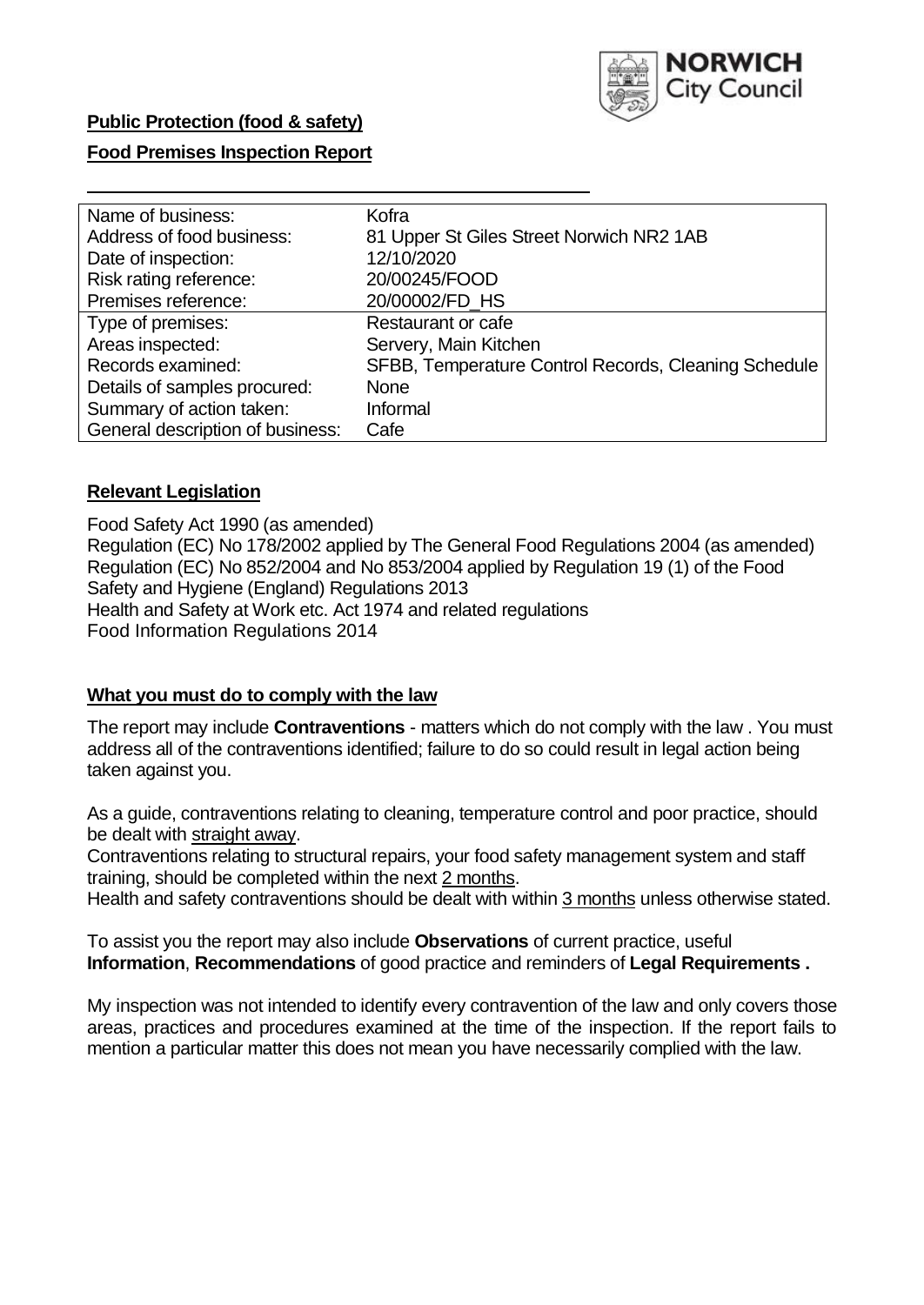# **FOOD SAFETY**

# **How we calculate your Food Hygiene Rating:**

 The food safety section has been divided into the three areas which you are scored against for the hygiene rating: 1. food hygiene and safety procedures, 2. structural requirements and 3. confidence in management/control procedures. Each section begins with a summary of what was observed and the score you have been given. Details of how these scores combine to produce your overall food hygiene rating are shown in the table.

| <b>Compliance Area</b>                     |          |    |           | <b>You Score</b> |                |    |           |    |          |  |  |
|--------------------------------------------|----------|----|-----------|------------------|----------------|----|-----------|----|----------|--|--|
| Food Hygiene and Safety                    |          |    |           | $\Omega$         | 5              | 10 | 15        | 20 | 25       |  |  |
| <b>Structure and Cleaning</b>              |          |    |           | $\Omega$         | 5.             | 10 | 15        | 20 | 25       |  |  |
| Confidence in management & control systems |          |    | $\Omega$  | 5                | 10             | 15 | 20        | 30 |          |  |  |
|                                            |          |    |           |                  |                |    |           |    |          |  |  |
| <b>Your Total score</b>                    | $0 - 15$ | 20 | $25 - 30$ |                  | $35 - 40$      |    | $45 - 50$ |    | > 50     |  |  |
| <b>Your Worst score</b>                    | 5.       | 10 | 10        |                  | 15             |    | 20        |    |          |  |  |
|                                            |          |    |           |                  |                |    |           |    |          |  |  |
| <b>Your Rating is</b>                      | 5        | 4  |           | 3                | $\overline{2}$ |    |           |    | $\Omega$ |  |  |

Your Food Hygiene Rating is 3 – a generally satisfactory standard

# **1. Food Hygiene and Safety**

 Food hygiene standards are high. You demonstrated a very good standard of compliance with legal requirements. You have safe food handling practices and procedures and all the necessary control measures to prevent cross-contamination are in place. Some minor contraventions require your attention. **(Score 5)** 

000300

## Contamination risks

**Observation** I was pleased to see you were able to demonstrate effective controls to prevent cross-contamination.

**Recommendation** I recommend that you store cling film in the dispenser to prevent it becoming contaminated

#### Personal Hygiene

**Observation** I was pleased to see that standards of personal hygiene were high.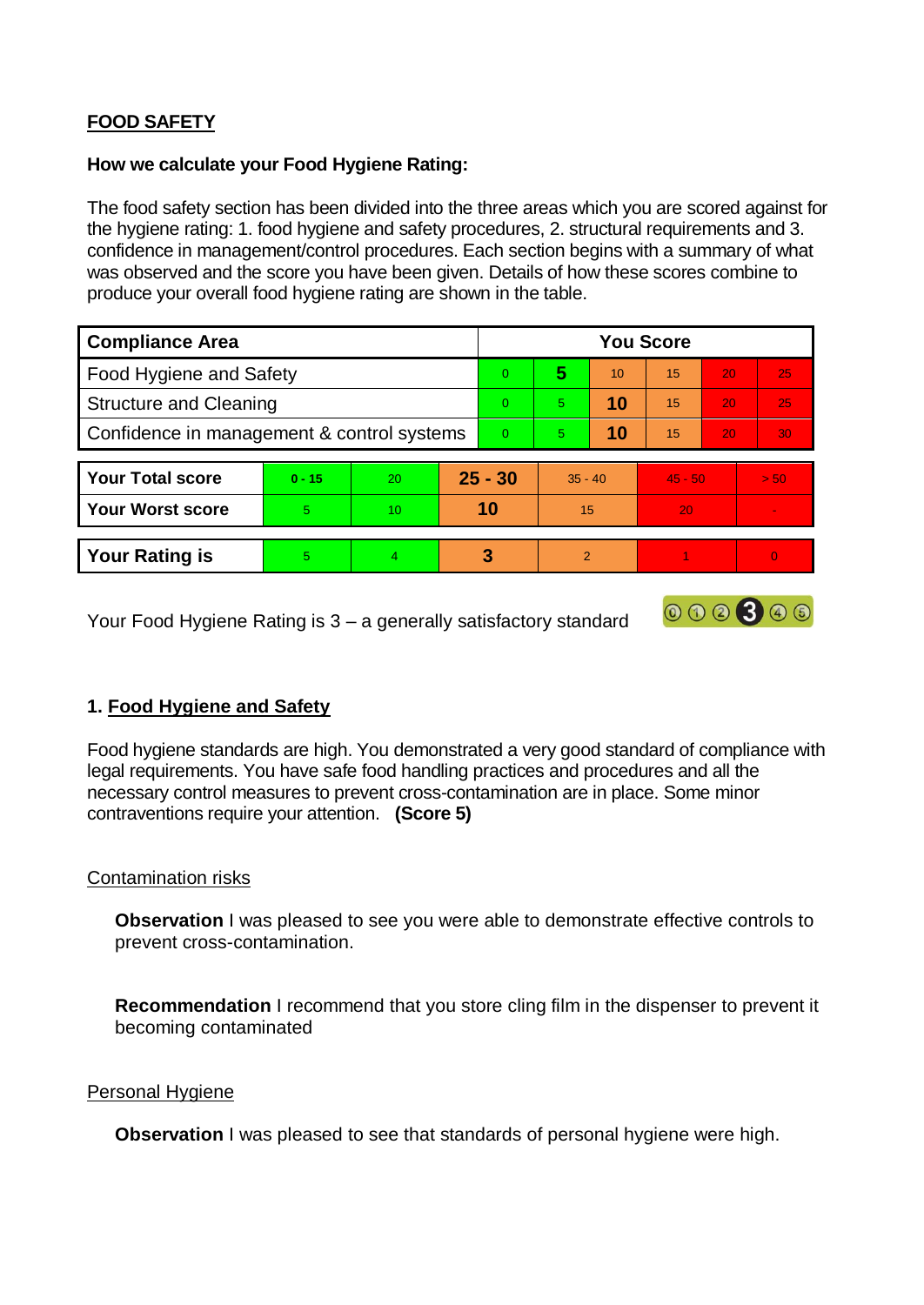# Temperature Control

 **Observation** I was pleased to see you were able to limit bacterial growth and/or survival by applying appropriate temperature controls at points critical to food safety and that you were monitoring temperatures.

# Poor Practices

 continue may cause food to become contaminated or lead to its deterioration: **Contravention** The following matters represented poor practice and if allowed to

• there was no label stating when opened on the humous in the walk-in fridge

# **2. Structure and Cleaning**

 The structure, facilities, cleaning and maintenance are of a generally satisfactory standard but there are some repairs and/or improvements which are required in order for you to comply with the law. Pest control and waste disposal provisions are adequate. The contraventions require your attention; although not critical to food safety they may become so if not addressed. **(Score 10)** 

# Cleaning of Structure

**Contravention** The following items were dirty and require more frequent and thorough cleaning:

- floor/wall junctions
- around equipment feet
- flooring behind and under equipment
- top of the ridge to the floor coving
- mastic joints behind sinks
- pipework behind coffee machine in servery
- flooring next to fridge in servery
- architrave to door

## Cleaning of Equipment and Food Contact Surfaces

**Contravention** The following items are dirty and must be cleaned:

- fridge shelving
- hand contact surfaces
- side to tray racking
- splash back to cooker hob
- legs to equipment
- fan to extraction vent
- microwave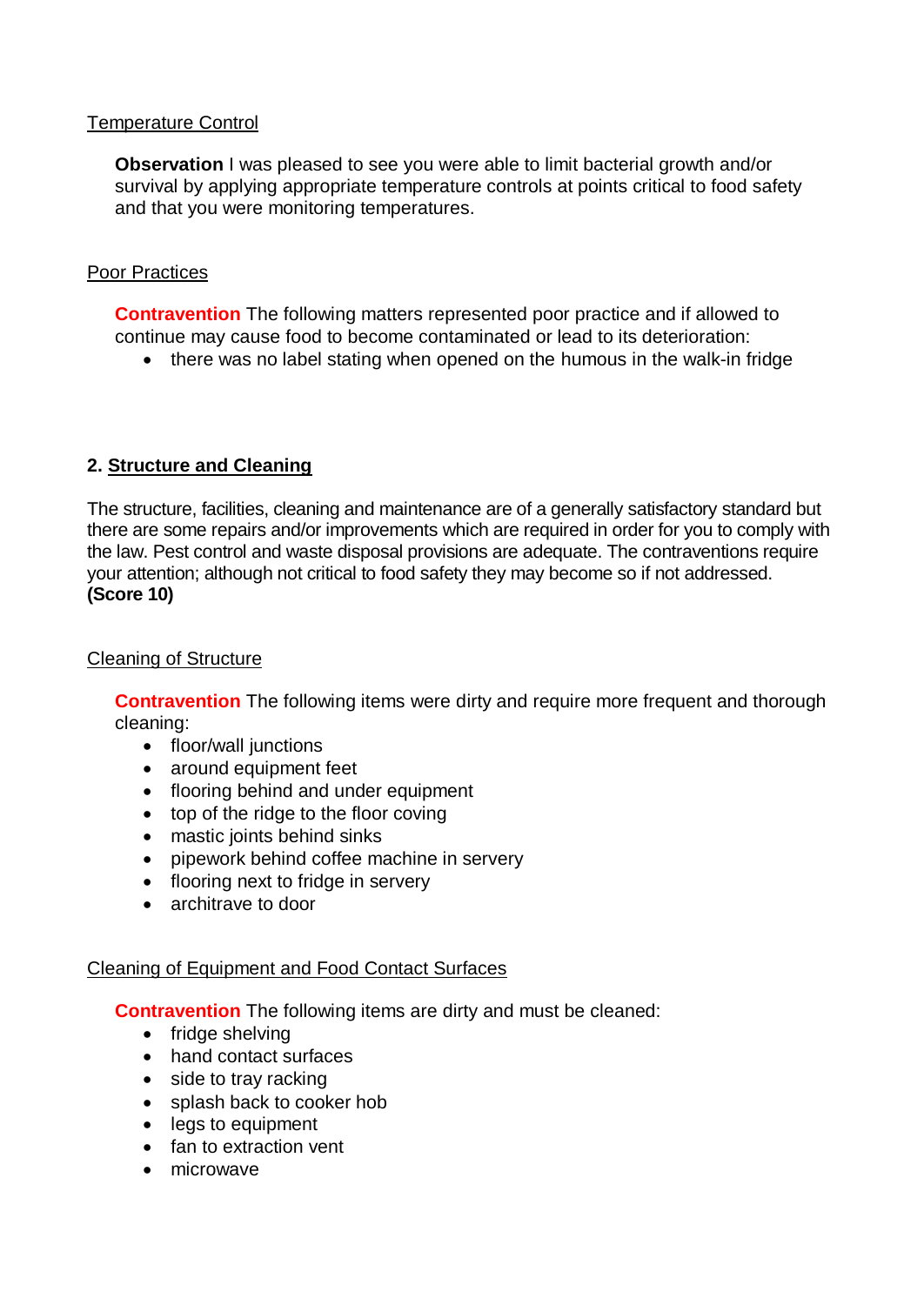- peddles and lids to yellow bins
- interior to dishwasher
- underneath towel dispenser

## Cleaning Chemicals / Materials / Equipment and Methods

**Observation** I was pleased to see that your cleaning materials, methods and equipment were able to minimise the spread of harmful bacteria between surfaces.

#### **Maintenance**

**Contravention** The following had not been suitably maintained and must be repaired or replaced:

holes to walls and door

#### Facilities and Structural provision

**Observation** I was pleased to see that adequate facilities had been provided.

#### Pest Control

**Observation** I was pleased to see that the premises was proofed against the entry of pests and that pest control procedures were in place.

**Observation** You have a pest control contract in place and there is no evidence of pest activity on the premises.

## **3. Confidence in Management**

 There are generally satisfactory food safety controls in place although there is evidence of some non-compliance with the law. The contraventions require your attention; although not critical to food safety they may become so if not addressed. **(Score 10)** 

#### Type of Food Safety Management System Required

**Observation** Your SFBB/food safety management system was in place and working well. I was confident you had effective control over hazards to food.

**Observation** You were date labelling perishable foods appropriately and could demonstrate effective control over food spoilage organisms.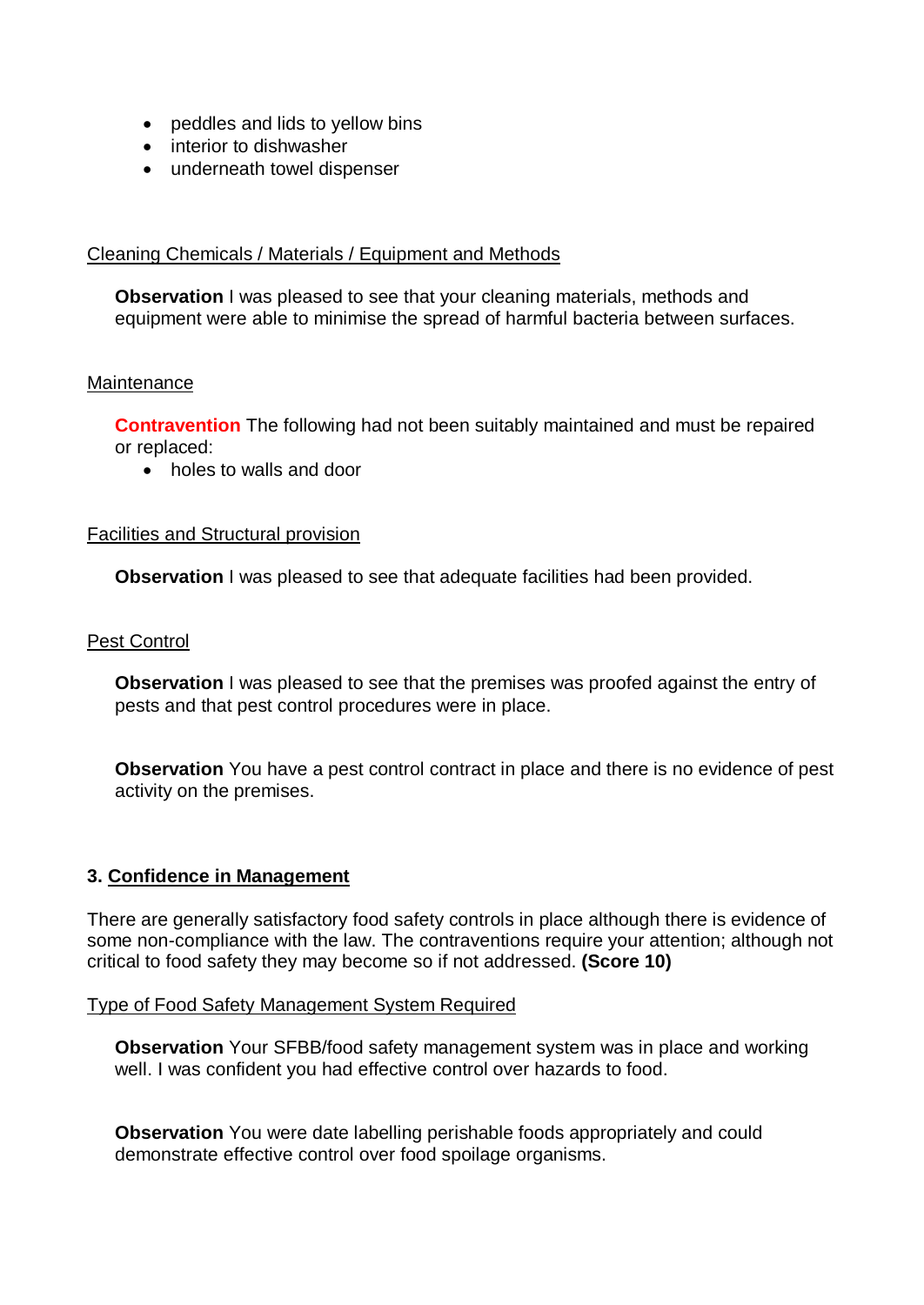**Observation** You were monitoring (and recording) the temperatures of your fridges and freezers as well as the temperature of cooked/hot-held food and could demonstrate effective systems for controlling bacterial growth and survival.

### Proving Your Arrangements are Working Well

**Contravention** You are not working to the following safe methods in your SFBB pack:

• cleaning schedule

**Contravention** The following matters are needed in order to demonstrate your food safety management system is working as it should:

- Records were being completed before the actions were taking place i.e closing checks had been ticked
- More information is needed to your cleaning schedule i.e add all equipment to your schedule and include the methods and frequency of cleaning

#### **Traceability**

**Observation** Your records were such that food could easily be traced back to its supplier.

#### Waste Food and other Refuse

**Observation** You had measures in place to dispose of waste food appropriately and were employing the services of an approved waste contractor.

#### **Training**

 supervised and instructed and/or trained in food hygiene matters to an appropriate level **Legal Requirement** Food business operators must ensure that food handlers are for the work they do.

 **Information** There are Level 2 Awards in Food Allergen Awareness on offer in Dereham. If you are interested contact 0800 689 3512

 **Recommendation** A Level 2 Award in Food Safety in Catering or its equivalent (a 6-hour course leading to the award of a recognised certificate in food hygiene) would be appropriate for your food handlers. Booking details for the equivalent CIEH course are on our website: <www.norwich.gov.uk>